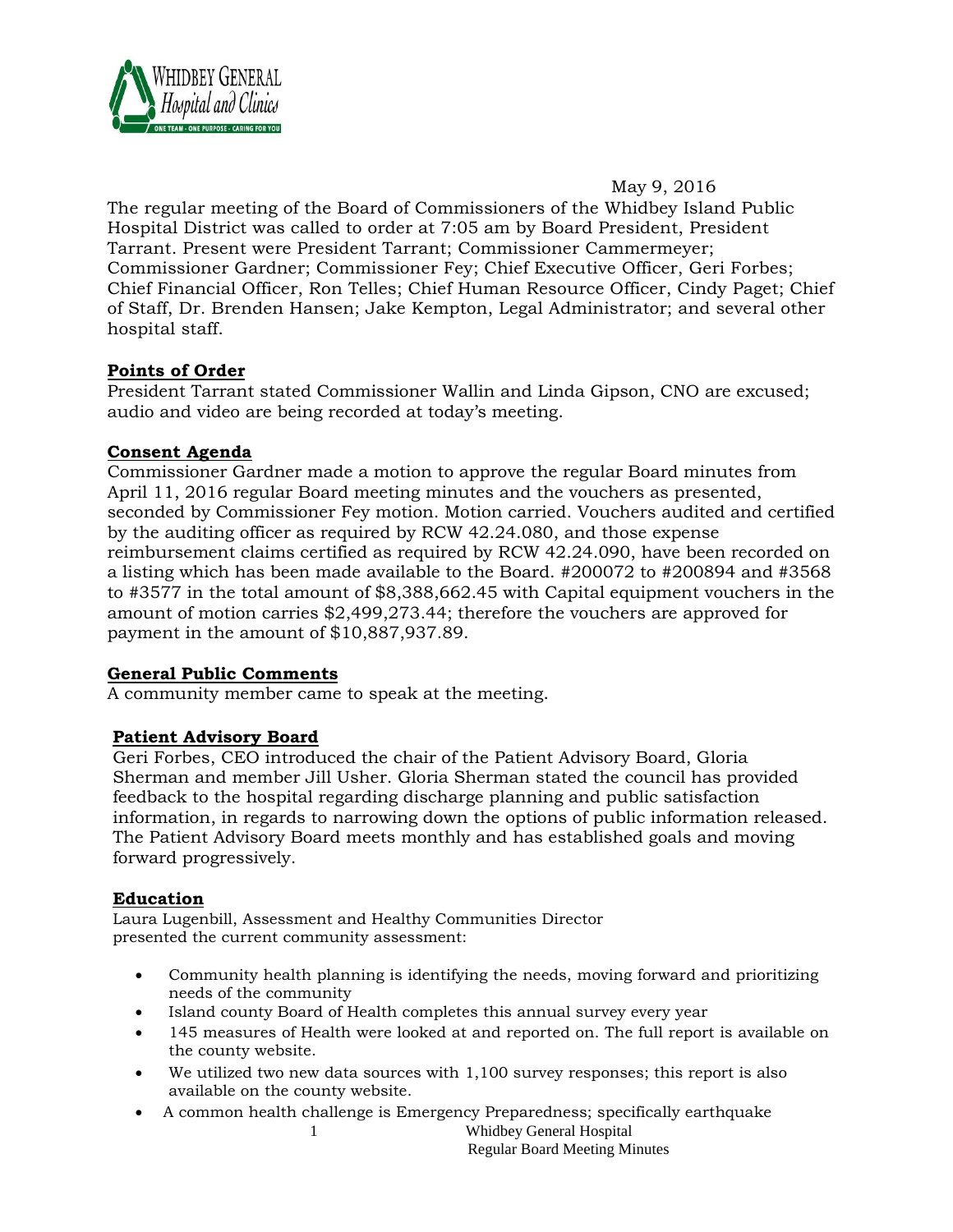

information that was released last year; reflecting the data. Focus groups around the community were a great input.

- We responded with a community health improvement plan, but we cannot address all the issues, we try to tackle some of them. We took the top eight and held a workshop.
- We have found emergency care is used heavily on the island.
- Homelessness and youth suicide has unfortunately gone up and domestic violence is a huge concern on the island. One out of three  $10<sub>t<sub>0</sub></sub>$  grade students stated they are affected by some kind of abuse. The community health plan we put into force works

Laura Lugenbill stated that when all the agencies in Island County can come together and improve the health of the community. All of this information is available on the island county board of health website as well.

## **Updates/Construction**

- A) Marc Estvold, Project Manager/George Senerth, Executive Director of Facilities and Plant Engineering presented a brief construction update on the following:
	- Safety meetings are held every Monday morning.
	- Building is going well, on target.
	- May 23, the slab will be poured, and then the decking put on.
	- May of 2017, outer complete and will start inside completions to be done fall of 2017. We are still on target and budget.

George Senerth, Executive Director of Facilities and Plant Engineering stated we have leased the sunrise services building to move the human resource and accounting departments closer to the hospital. Once a quarter, a construction budget update will be brought to the Finance committee. Commissioner Cammermeyer stated she is profoundly impressed how the construction is moving forward.

## **Quality and Patient Safety**

A) Quality and Nursing Update

Dr. Brenden Hansen, Chief of Staff reported the following:

- OB department had held an open house and it was attended by many community members and staff
- Team week will be held instead of focusing on just nurses it will be the whole staff focused on.
- Orthopedic surgeons are reaching out to the community and attending town talks. Quality meetings are moving forward with changes and a focus on what do we need to get out of these meeting changes.

## **Medical Staff Report**

A. Chief of Staff Report

|               |  | Dr. Brenden Hansen, Chief of Staff reported the following provisional courtesy staff |
|---------------|--|--------------------------------------------------------------------------------------|
| appointments: |  |                                                                                      |

| John Clement, MD      | <b>Provisional Courtesy Staff Appointment</b> |
|-----------------------|-----------------------------------------------|
| Harold W Prow, MD     | <b>Provisional Courtesy Staff Appointment</b> |
| Scott M Clatterly, MD | <b>Provisional Courtesy Staff Appointment</b> |

| Whidbey General Hospital             |
|--------------------------------------|
| <b>Regular Board Meeting Minutes</b> |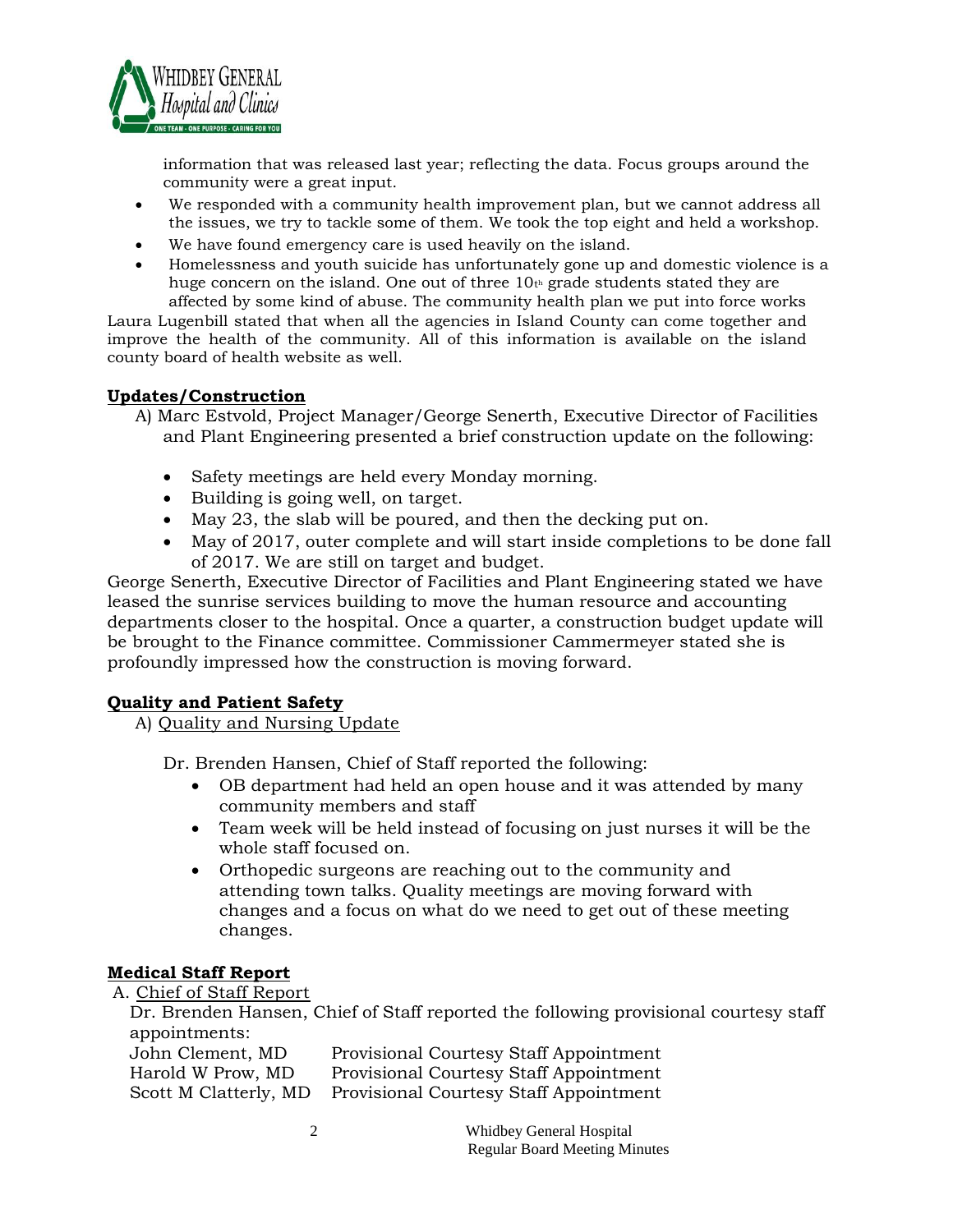

Commissioner Cammermeyer made a motion, seconded by Commissioner Fey to approve the provisional courtesy staff appointments. Motion carried.

Dr. Brenden Hansen, Chief of Staff reported the following navy appointment: Roger G Carson, CRNA Navy Appointment Commissioner Cammermeyer made a motion, seconded by Commissioner Fey to

approve the navy appointment. Motion carried

Dr. Brenden Hansen, Chief of Staff reported the following courtesy staff reappointments:

| Monica M Anselmetti, MD | <b>Courtesy Staff Reappointment</b> |
|-------------------------|-------------------------------------|
| Germain R Johnson, MD   | <b>Courtesy Staff Reappointment</b> |
| Marc G Koenig, MD       | Courtesy Staff Reappointment        |
| Juan A Millan, MD       | <b>Courtesy Staff Reappointment</b> |
| Lloyd E Stambaugh, MD   | Courtesy Staff Reappointment        |
| Carter F Yeatman II, MD | Courtesy Staff Reappointment        |
|                         | $\sim$ $\sim$ $\sim$ $\sim$ $\sim$  |

Commissioner Cammermeyer made a motion, seconded by Commissioner Fey to approve the courtesy staff reappointments. Motion carried.

Dr. Brenden Hansen, Chief of Staff reported the following allied health reappointment:

Michael L Robinson, CRNA Allied Health Reappointment Commissioner Cammermeyer made a motion, seconded by Commissioner Fey to approve the allied health reappointment. Motion carried.

Dr. Brenden Hansen, Chief of Staff reported the following advanced nurse practitioner reappointment:

 Jennifer L First, ARNP Advanced Nurse Practitioner Reappointment Commissioner Cammermeyer made a motion, seconded by Commissioner Fey to approve the advanced nurse practitioner reappointment. Motion carried.

Dr. Brenden Hansen, Chief of Staff reported the following resignations:

| Arthur A Castagno, MD | Effective 3/31/2016   |
|-----------------------|-----------------------|
| Mary Kelly, MD        | Effective $4/26/2016$ |
| Vivek Manchada, MD    | Effective $3/11/2016$ |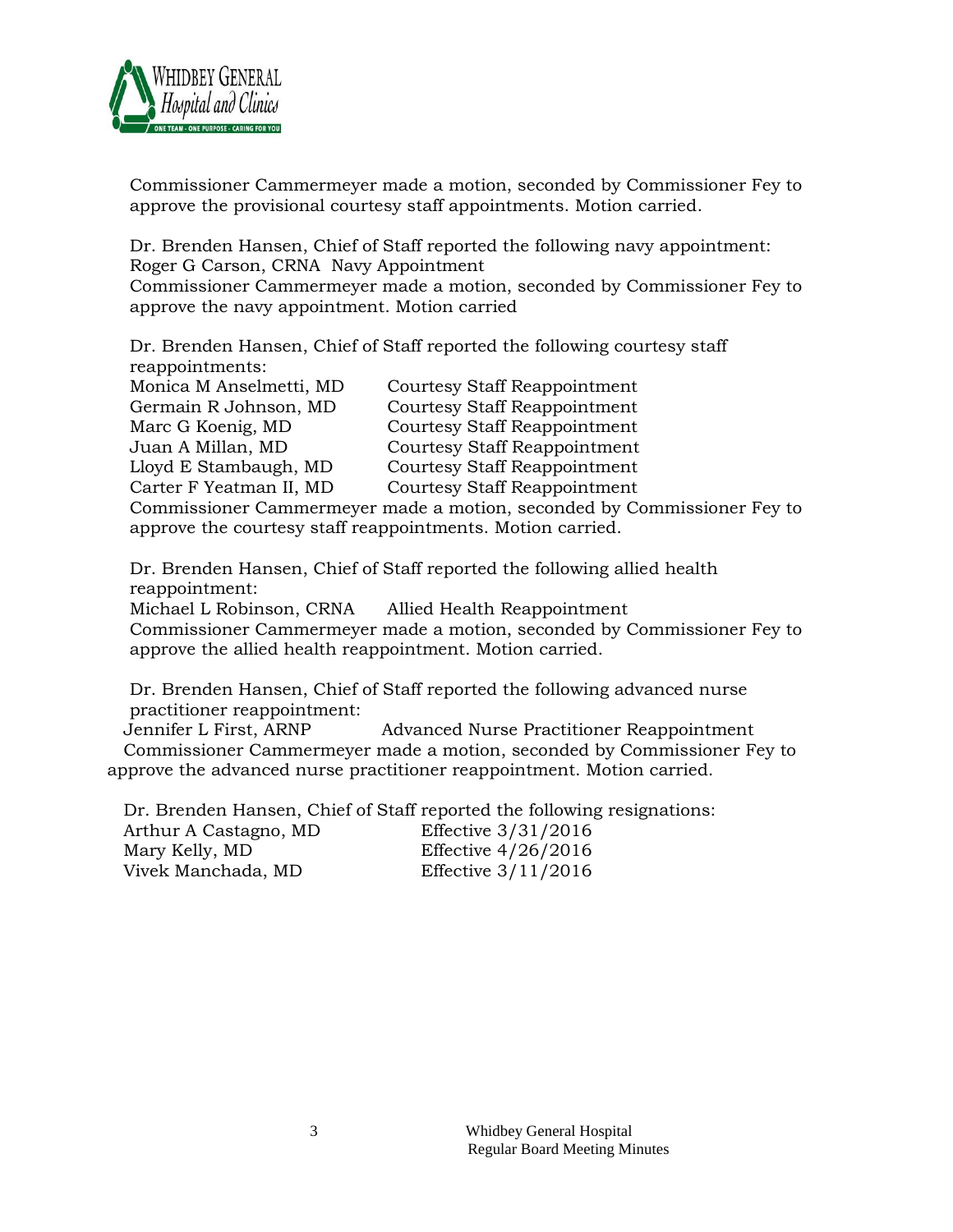

## **Staff and Status Reports from Administration**

## A. Administrative Update

Geri Forbes, CEO reported the following:

- o Save the date May 18 at 5pm, celebrating Line Goulet who is receiving the
- o Health Hero award
- o We have 11 RN's that have completed an enrichment class:

Diane Delmonte, Wendy Frantz, Regine Granados, Alicia Bauch, Donna

Culver, Hannah Hordyke, Allison Lee, Gayle Wallin, Helen Paraiso, Isabel

Limpin, Gaila Palo. Congratulations to them.

- o WGH voted Oak Harbor Chambers business of the month
- o New Inpatient wing on track
- o Relay for Life event will be held June 3 and June 4 this year
- o 2nd quarter provider talks, please visit our website for dates/times
- o Welcome Dr. James Giem, MD OB/GYN, we are pleased to have him on staff.
- o Occupational Therapy month was last month, thank you to the staff.
- o Orchid sale raised \$530 for the medical equipment fund

President Tarrant stated if you can attend the health hero awards they are amazing to watch.

#### Finance

Ron Telles, CFO discussed and presented the March financials:

- Total Clinic Visits
- Surgeries
- Surgery minutes/volume in surgery
- Home Health and Hospice
- MRI and CT scans
- P-days and Discharges
- 2015 Revenue
- Operations Income
- Statement of Revenue and expenses

4 Whidbey General Hospital Regular Board Meeting Minutes